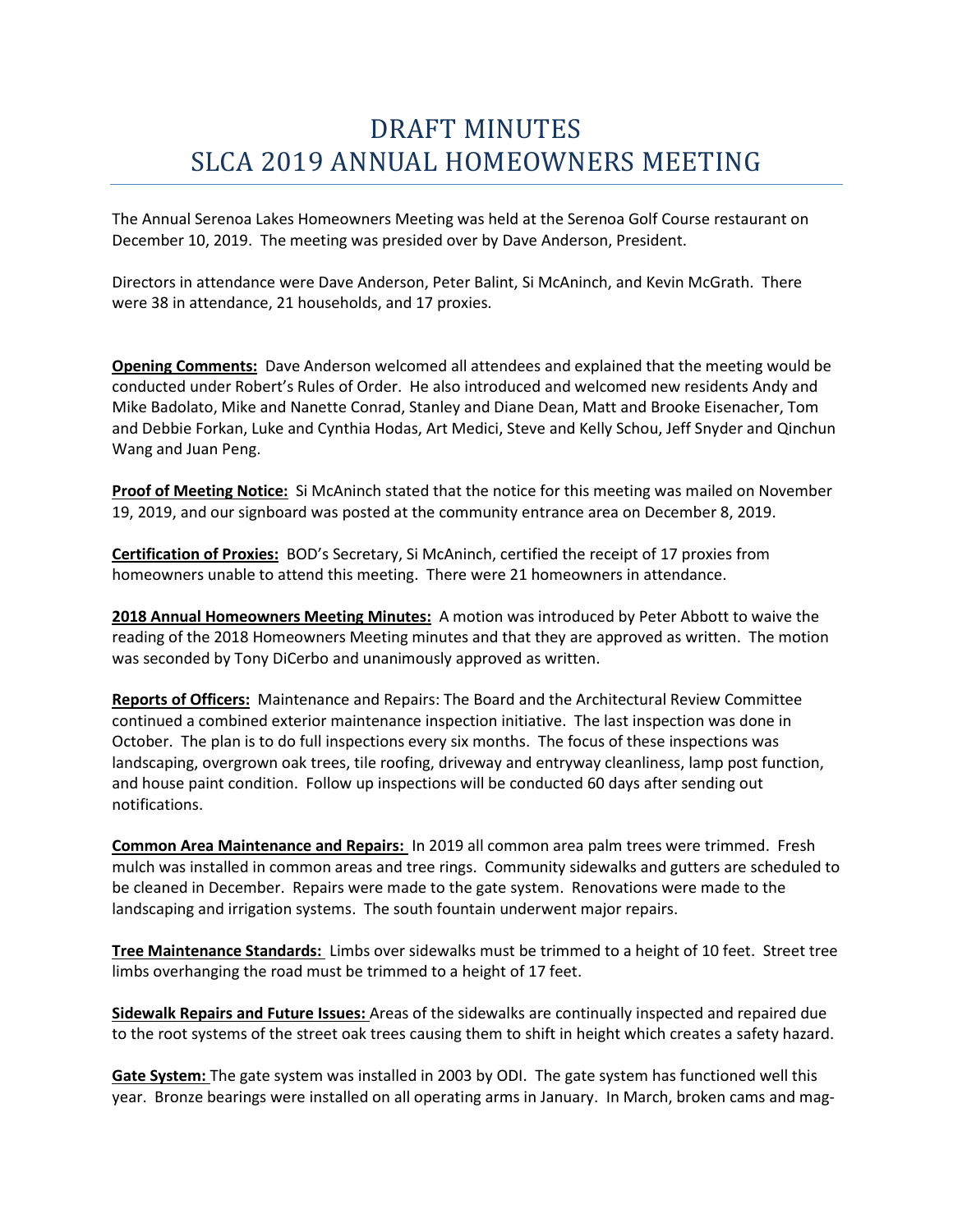locks and relays were replaced. Also, backup batteries were replaced, and all operator arms and hinges were lubricated. In October, three of the four backup batteries were replaced, and all hinges were lubricated.

**Lakes and Crosswalks:** Our community lakes are in good condition. There was a need to restock some of them with carp earlier this year. All of the crosswalks are in good repair.

**South Boundary Survey:** A new survey was completed in June 2019. The purpose was to establish an exact location of the community property line since a new development will be built just south of Serenoa Lakes. Our goal is to fully shield our community from the new development. Options under consideration include a wall, dense vegetation, or trees.

**Report of Committees: Social:** The Social Committee had several successful events in 2019. However, the committee needs more volunteers.

**Architectural Review:** Marjorie Anderson emphasized the need to obtain approval from ARC before making any changes to the exterior of your home, landscaping, or trees.

**Landscape Committee:** The goals for 2019 were to maintain and enhance all common area landscaping and to plant seasonal flowers. A proposal was made to install two benches by the lakes bordering Pindo Blvd.

**Oak Tree Maintenance Proposal:** The proposal is for SLCA to take over the responsibility of maintaining all oak trees lining the streets of Serenoa Lakes. The benefits would be uniform and consistent care and enhancement of our neighborhood. It will remove the burden of timely tree trimming from the homeowner and ensure the health of all trees through proper trimming. SLCA will undertake an inventory of all trees. Those requiring major trimming would be asked to do so in 2020 at \$85.00 per tree by our community vendor. If approved at our HOA meeting in December 2020, beginning In 2021, funds would be budgeted to maintain all oak trees lining the streets in our community. After much discussion, a motion was made by Tony DiCerbo to research the cost for community tree trimming and move forward to identify homeowners who need tree trimming in 2020. Melba Watts seconded the motion and it passed unanimously.

**Presentation of 2020 Budget Proposal:** Budget for 2020 is \$124,016.00 or \$1,348.00 per lot, up \$27.00 from last year. Budget philosophy is to provide adequate funds to cover all contracts and projected expenses to avoid the need for special assessments. Budget decreases include no mandatory backflow testing needed in 2020 and entryway enhancement costs were lowered by \$1400.00. Budget increases include costs for insurance and common area maintenance. We project a \$5950.00 excess of 2019 funds. Any excess funds will be allocated to our three reserve accounts. Peter Abbott made a motion to accept the budget as proposed. Joe McCarthy seconded the motion. The motion passed unanimously.

**Community-Related Matters:** A new school has been identified to be built in the Hi-Hat Ranch area.

**Thanks to Our Volunteers:** Dave Anderson expressed his thanks to the many volunteers in our community that helps make Serenoa Lakes such a wonderful place to live. They give selflessly of their time and talent and have saved us a considerable sum of money. He mentioned all the hard work undertaken by the Architectural Review Committee (ARC). Members include Marjorie Anderson, Mike Connor, Nanette Goldberg, Larry O'Toole, and Nancy Simpson (outgoing), and Sarah Wang (incoming).